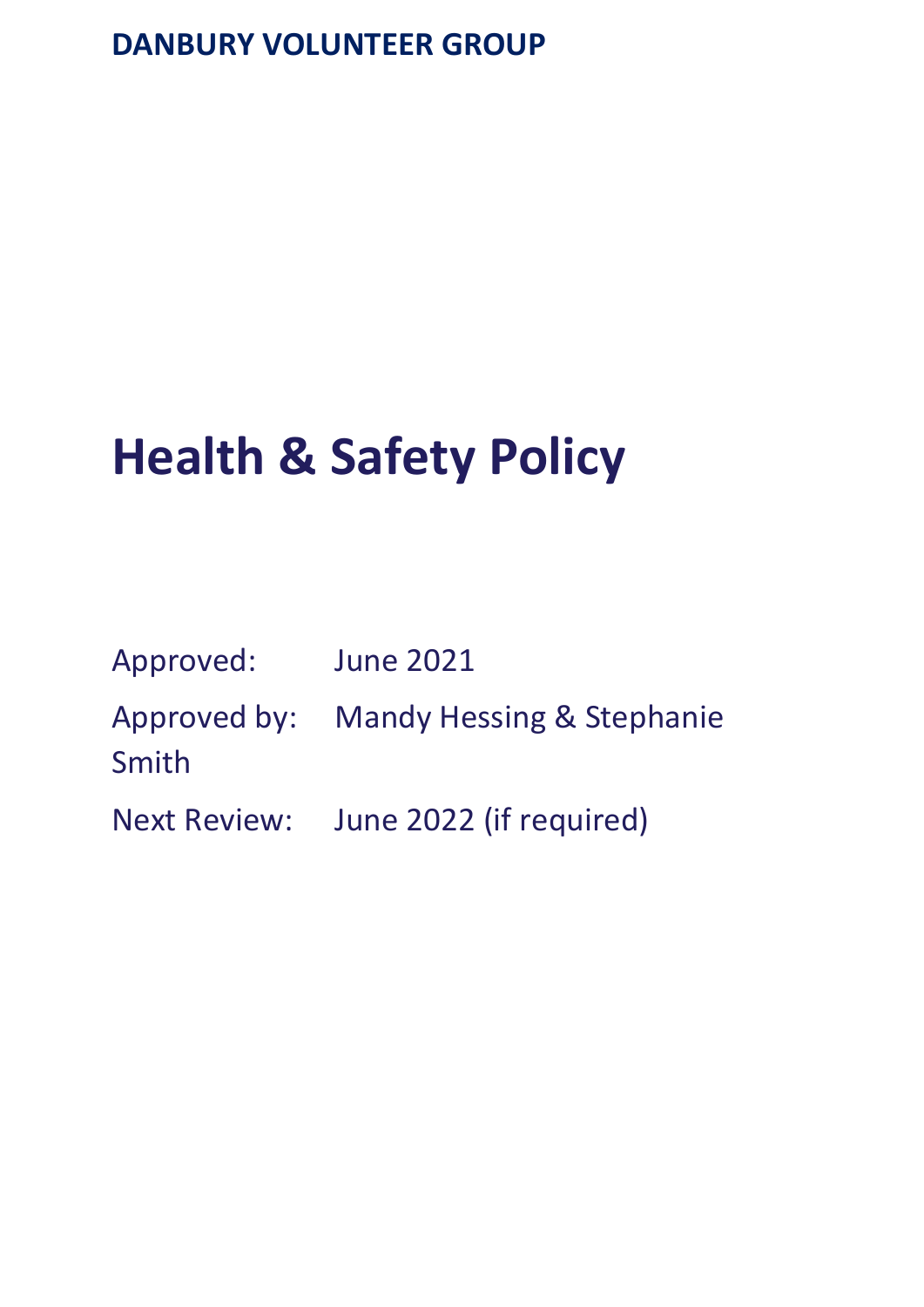# **Table of Contents**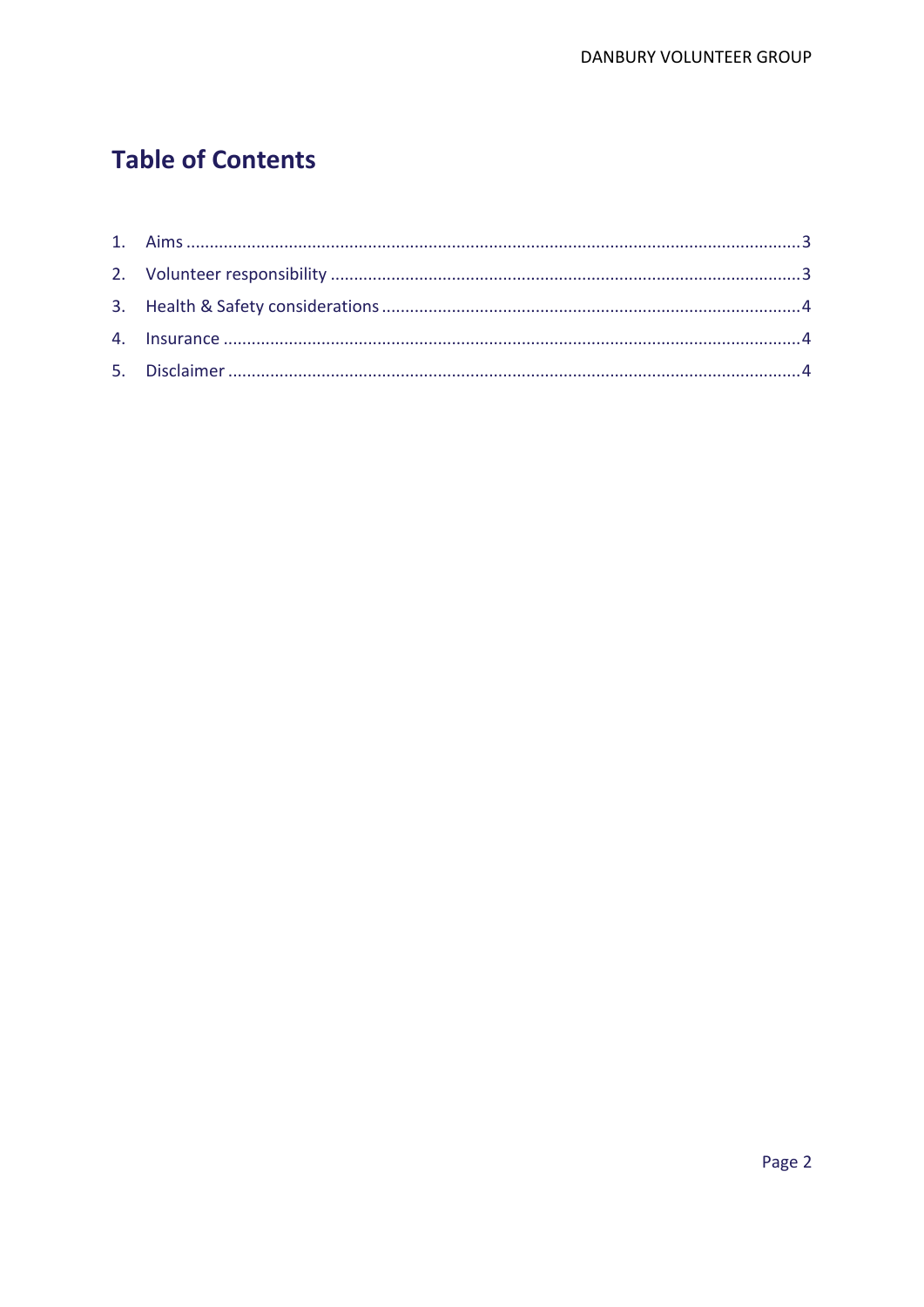# <span id="page-2-0"></span>**1. Aims**

The Danbury Volunteer Group (DVG) aims to provide support to residents of Danbury during the Coronavirus pandemic when needed and help to the Danbury Medical Centre with its Vaccination Programme.

This policy outlines the health and safety procedures that must be adhered to by all volunteers engaging in work as part of the DVG.

# <span id="page-2-1"></span>**2. Volunteer responsibility**

In line with the current guidance issued by the UK Government and the NHS, the DVG has adopted a number of precautionary measures to try to ensure the health and safety of all of our volunteers so far as reasonably practicable. Although we take this very seriously and treat the health and safety of our volunteers as a priority, volunteers must appreciate that in the current climate, there is an unavoidable inherent risk in leaving their home to undertake any volunteer work on DVG's behalf.

In signing up as a volunteer and choosing to participate in the voluntary work organised by the DVG, volunteers must confirm that they understand and accept that the DVG is unable to accept any liability for any personal injury, illness, death and/or property damage howsoever caused, which the volunteer may suffer as a result of their decision to participate in any such voluntary work or during volunteer shifts.

As a DVG volunteer you must:

- Comply with the requirements and obligations set out in our policies.
- Maintain the confidentiality of all information which may come into your possession relating to the members of the public you are asked to support;
- Ensure that you promptly and securely dispose of any notes or reminders you create relating to a volunteering task once that volunteering task has been performed;
- At all times act with all due care and diligence; and
- Comply with any additional instructions provided to you from time to time by DVG.

Participation in any voluntary work is entirely at the volunteer's own risk.

#### **Data protection and confidentiality**

- Keep any data /personal information secure and treat other people's information in the same way you would want yours to be treated.
- If you think there has been a mistake or breach of data protection tell the DVG so we can manage this. $1$
- **X** Don't discuss any information or data with anyone outside DVG.

<sup>1</sup> https://nhsvolunteerresponders.org.uk/dos-and-donts/data-protection-and-confidentiality